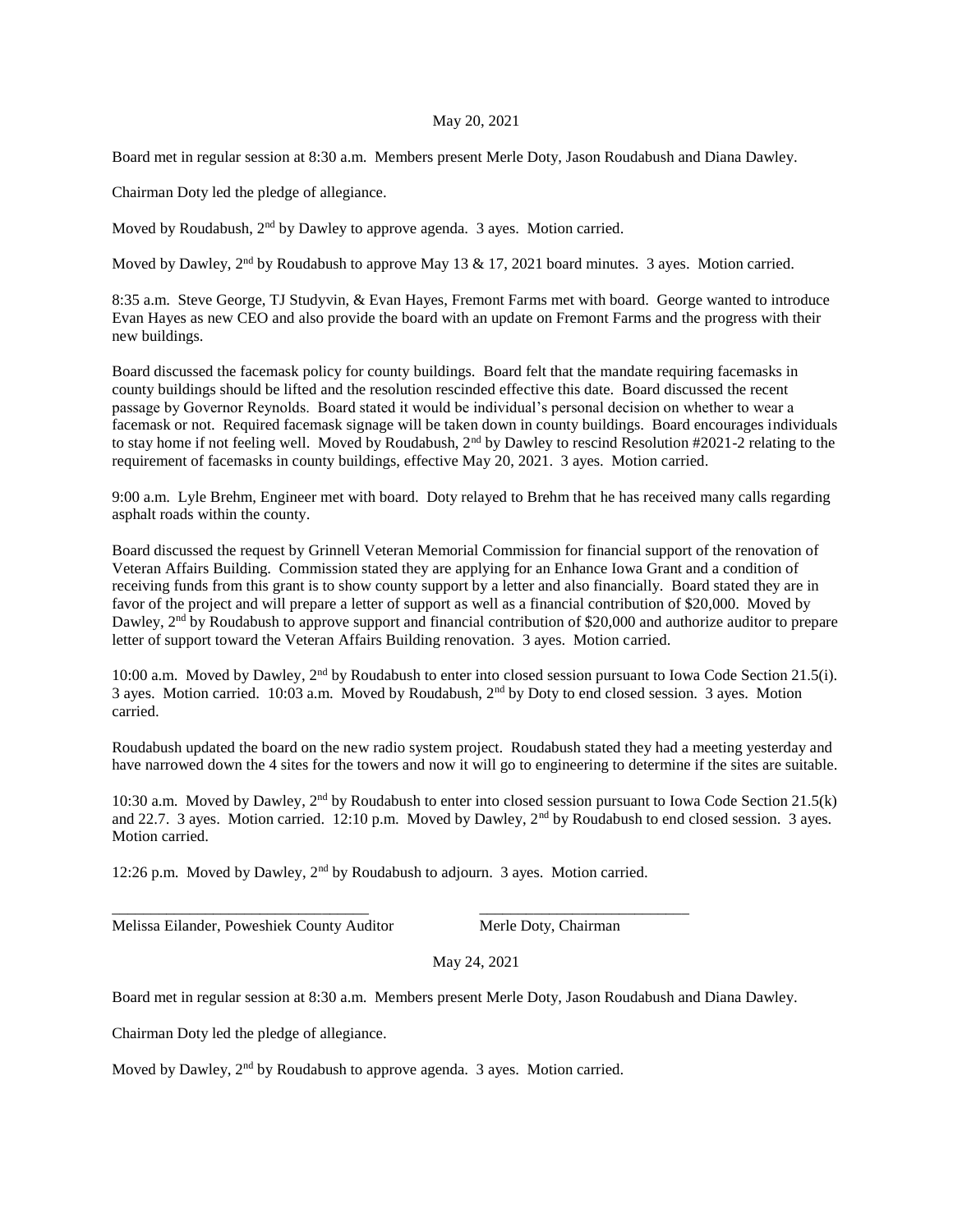8:30 a.m. Lyle Brehm, Engineer met with board to discuss awarding resurfacing contracts. The following is the information on the resurfacing projects and lowest bid information:

- Resurfacing of F17 near Hartwick for placement of 6" of PCC (concrete) over the existing pavement. The work will start on V30 at Main Street in Hartwick, go north, and then east on F17 to the county line. Project No.: STBG-SWAP-CO79(61)—FG-79; low bid to contractor Manatt's Inc. for \$1,477,734.64. Payment for this project will be made through the Farm-to-Market Fund.
- Resurfacing 420<sup>th</sup> Avenue west of IA-146 for grinding up existing roadway and have cement added to it to make a base and HMA (asphalt) will be placed over this base. Project No.: L-63—73-79; low bid to contractor Manatt's Inc. for \$484,094.07.

Brehm recommended the board award both contracts to Manatt's and direct Diana Dawley to sign the contract documents on behalf of the board upon their return from the contractor. Moved by Roudabush,  $2<sup>nd</sup>$  by Dawley to award both contracts to Manatt's Inc. and authorize Diana Dawley to sign contract documents upon return from the contractor. 3 ayes. Motion carried.

Board discussed holding a public hearing to receive comments from public regarding discussion on an ordinance to allow ATV/UTV on rural county roads. Board stated they would hold such public hearing on June 10, 2021 at 9:00 a.m. Anyone wanting to relay comments for or against this matter should attend the meeting or provide information in writing to the auditor prior to the meeting date and time.

Moved by Dawley, 2<sup>nd</sup> by Roudabush to approve the following Utility Permits:

- #21-31U to Montezuma Natural Gas for work in Section 16, Jackson Township
- $\bullet$  #21-32U to ITC Midwest LLC for work in Section 35, Pleasant Township & Sections 2, 11, 14, 23, 26 & 35, Union Township

3 ayes. Motion carried.

Moved by Roudabush,  $2<sup>nd</sup>$  by Dawley to approve the following claim:

Bureau of Motor Vehicles \$4.00

This claim is being approved to perform a claim run in new financial software to ensure the software is calculating correctly. 3 ayes. Motion carried.

9:00 a.m. Moved by Dawley,  $2<sup>nd</sup>$  by Roudabush to enter into public hearing to receive comments regarding amendment to FY'21 budget. Present: Missy Eilander, Auditor; Merle Doty, Diana Dawley, Jason Roudabush, Supervisors. No comments were received regarding the amendment to FY'21 budget. 9:05 a.m. Moved by Roudabush, 2nd by Dawley to end public hearing. 3 ayes. Motion carried.

Moved by Dawley,  $2<sup>nd</sup>$  by Roudabush to approve Resolution #2021-36 for amendment to FY'21 departmental appropriations and to approve Record of Hearing & Determination on the Amendment to County Budget FY'21 and authorize chair to sign. 3 ayes. Motion carried.

## Resolution #2021-36

Be it Resolved by the Poweshiek County Board of Supervisors to make the following changes in FY'21 departmental appropriations:

| Service Area $1$ – Public Safety & Legal Services<br>From: \$3,601,524 to \$3,801,524 |             | $+$ \$200,000 |
|---------------------------------------------------------------------------------------|-------------|---------------|
| <b>Adult Corrections Services</b><br>From: \$1,194,378 to \$1,394,378                 | $+200,000$  |               |
| Service Area $4$ – Mental Health, ID & DD<br>From: \$453,769 to \$468,769             |             | $+15,000$     |
| Cty Disb to MDHS Reg Fiscal Agt                                                       | $+\$15,000$ |               |